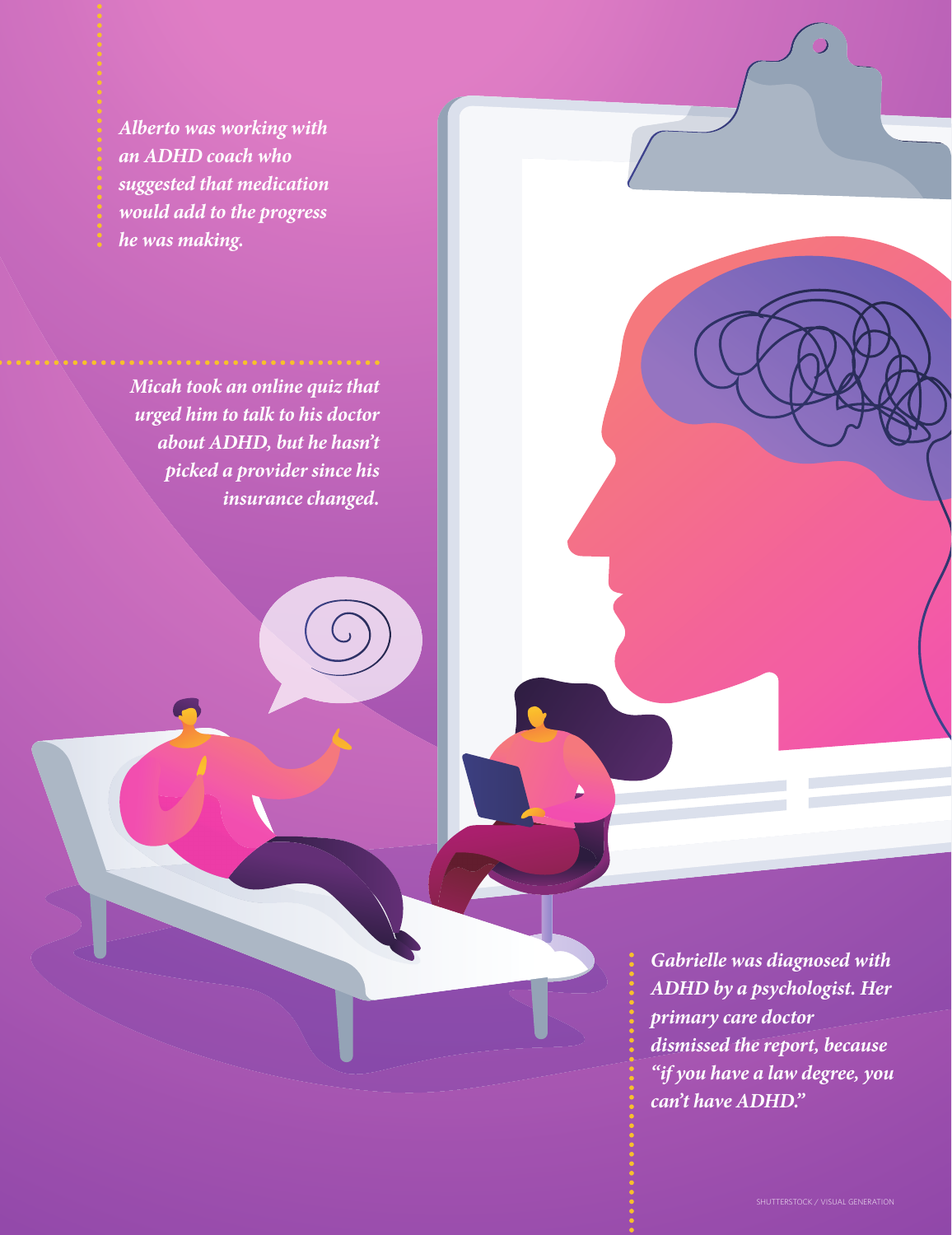# Where Can Adults with **ADHD** Find the Best Treatment?

**WERE SHOULD ADULTS WITH ADHD TURN for the best expertise in treatment for their ADHD, including medications? It's not a simple as finding a cardiologist for a heart problem or an obstetrician to expertise in treatment for their ADHD, including medications? It's not as**  simple as finding a cardiologist for a heart problem or an obstetrician to deliver a baby. What kind of practitioner specializes in ADHD? The variety of special**ists who treat ADHD can be dizzying.** 

by Oren Mason, MD

## **Psychiatrists**

Psychiatrists are traditionally the specialists we should assume will specialize in ADHD. Many, but not all, adult psychiatrists are trained to treat ADHD. Adult ADHD was not widely recognized by psychiatrists until the 1990s, and it took many years for psychiatry residencies to develop and train faculty to teach adult ADHD care to residents. Recent psychiatric residency graduates are thoroughly trained in ADHD care, and most prior graduates have learned about it through professional accreditation and continuing education programs.

Most psychiatrists treat a significant number of patients with ADHD, although this cannot be assumed. Psychiatrists have extensive training in differential diagnosis and are usually the best specialists to seek when ADHD is comorbid with depression, severe anxiety, bipolar disorder, aggressive disorders, or other serious psychiatric conditions.

Child and adolescent psychiatrists are extensively trained in ADHD care of children. Some have extended their scope of practice to include adults in locations where adult ADHD specialists are not available.

In the field of psychiatry, HIPAA regulations are often interpreted to limit a psychiatrist from caring for more than one member of a family. HIPAA regulations do not spell this out specifically, but this is a common interpretation of the law in psychiatry.

#### **Primary care providers**

Family practitioners, pediatricians, internists, some ob-gyns, nurse practitioners, and physician assistants in primary care practices are typically the first point of contact for when adults with ADHD need care. Some will determine and monitor treatment, some will continue treatment after a specialist determines it, and some refer all ADHD care.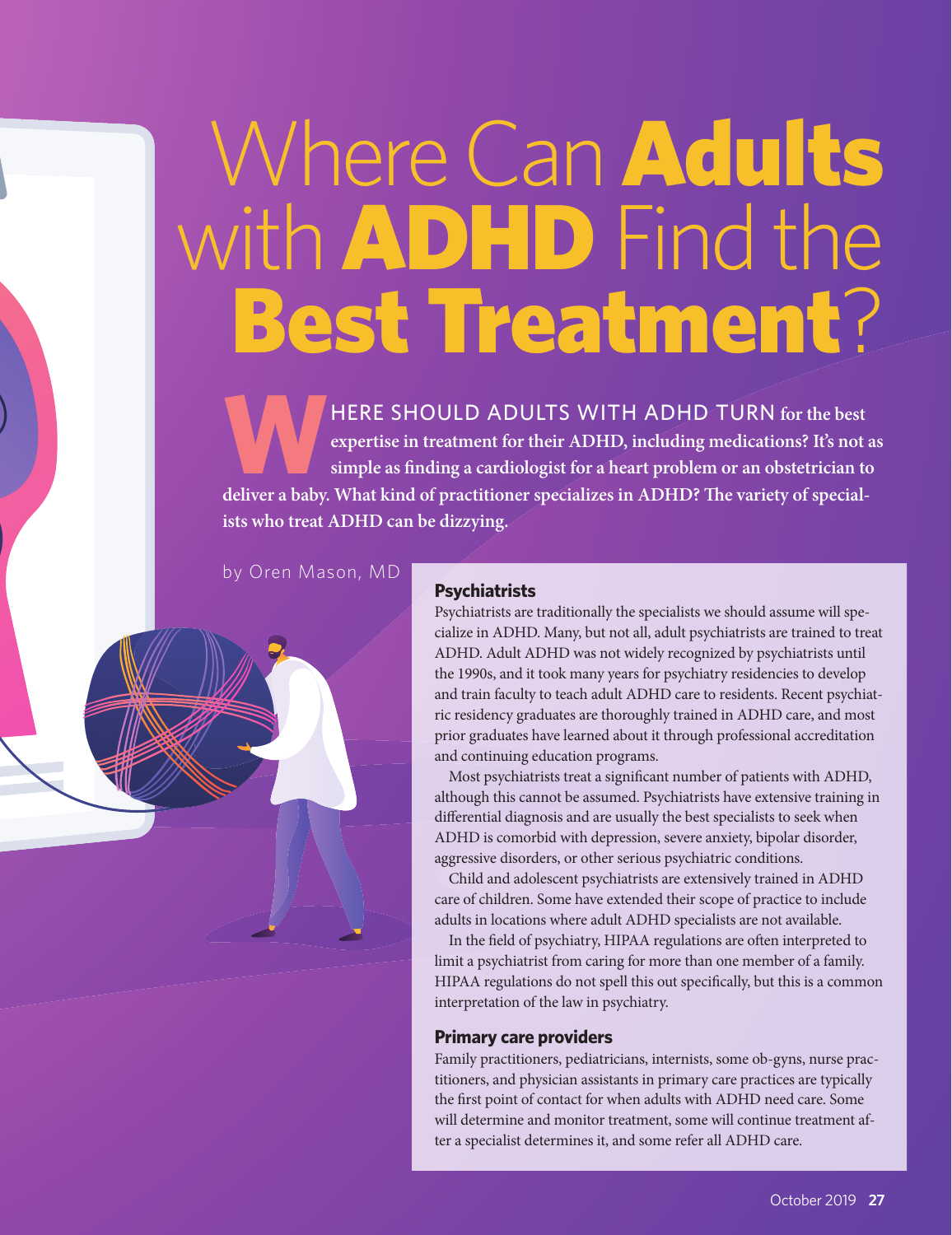Many group practices have one caregiver who acts as an internal consultant, managing ADHD patients for all the other providers. Pediatric practices are increasingly employing nurse specialists who coordinate care for all ADHD patients in their practices, and the concept is spreading to large primary care groups as well.

The advantage of obtaining ADHD care at a setting in which you are already known is obvious. Because ADHD in one person affects everyone in the home, family-oriented medical practices are sometimes more attuned to family dynamics than specialty offices. Family care providers have different methods for providing privacy under HIPAA guidelines, and they are often willing to provide mental health care for all members of a family as needed.

Primary care doctors can prescribe all psychiatric medications. Some will not initiate care, but will provide continuing care once a specialist has determined the correct dosage. They will often consult a psychiatrist if ADHD is accompanied by bipolar disorder, severe depression, and/or anxiety disorders, or if treatment response is not typical.

## **Nurse practitioners (NPs) and physician assistants (PAs)**

NPs and PAs may work within a larger physician group, but increasingly more are working in independent practice settings. Some specialize in mental health broadly, while others specialize in ADHD or depression and anxiety specifically. Their practices may be especially suited to mental health care. Studies have shown, for example, that nurse practitioners spend more time with their patients, give patients more information, and follow-up more frequently than physicians do. NPs and PAs prescribe medications including controlled substances in every state.

## **Psychologists**

Psychologists can prescribe mental health-related medications in Idaho, Illinois, Iowa, Louisiana, New Mexico, and the Territory of Guam, as well as in the Public Health Service, the Indian Health Service, and throughout the US Armed Services. In other states, psychologists typically consult with a patient's primary care physician, who writes the recommended prescriptions.

**Neurologists and physiatrists (rehab specialists)**

Doctors who treat injuries to the brain are often knowl-

**The best practice is not the one with the prettiest office or the nicest doctor. It is the one under whose care the person with ADHD finds symptom relief and successful life progress.**

edgeable regarding ADHD. The majority of these specialists in diseases and injuries of the brain don't treat developmental disorders such as ADHD, but their background is sufficient if they develop an interest.

#### **Network to find a specialist**

If you are lucky enough to know an ADHD specialist already, your next step is a phone call to schedule a first visit. If you don't know one, finding one will require some sleuthing. Here are some suggestions.

- **1.** If you are seeing a coach or therapist for ADHD, ask for recommendations.
- **2.** If you know someone with ADHD, ask them who they have seen.
- **3.** The director of your local CHADD chapter (https:// chadd.org/affiliate-locator/) often knows providers in your area who have worked with chapter members.
- **4.** Your primary care provider might prescribe ADHD medications. If not, he or she will often refer you to someone who does.
- **5.** University medical centers have health centers that provide mental health services. Many have specialized ADHD clinics or behavioral health clinics. If not, there will be a be an outpatient mental health clinic where ADHD patients are seen.
- **6.** Consider asking your pastor, the principal of your child's school, the president of your PTA, or other community leaders who know who's who in your locale.
- **7.** Search provider databases at www.chadd.org, www. add.org or www.additudemag.com. All providers in these databases specialize in ADHD.
- **8.** The provider referral service at www.psychologytoday. com has a robust database. Narrow the search with the selections on the left of the page: select 'ADHD' in the Issues category and 'Psychiatrists' in the 'See Nearest' selector at the bottom. Your search results will include psychiatrists, NPs, and PAs.
- **9.** And last, but not least, there's Google. Try "ADHD doctor near me" or "ADHD specialist."